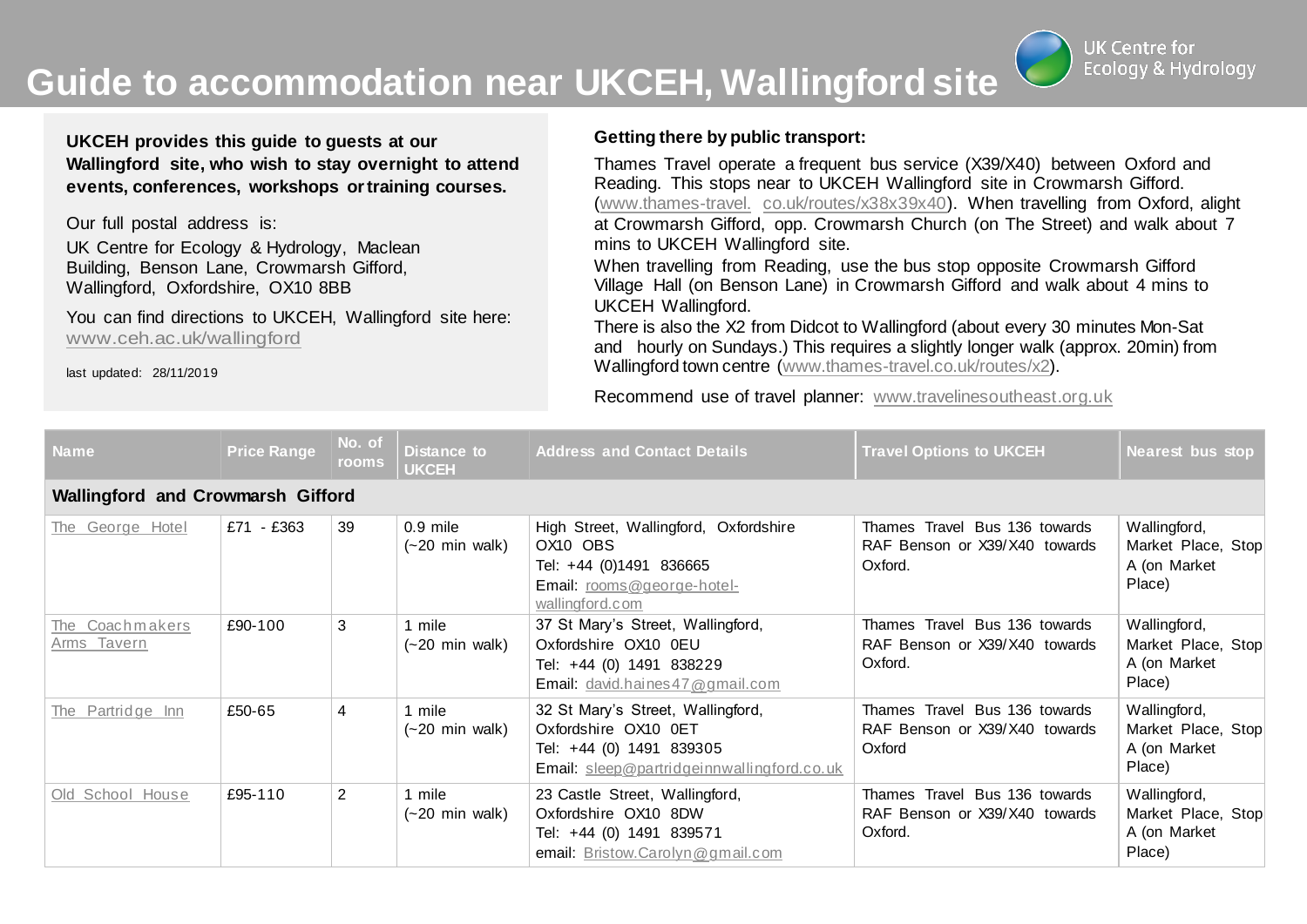| Name                                                                                                                          | <b>Price Range</b>                                | No. of<br>rooms | <b>Distance to</b><br><b>UKCEH</b> | <b>Address and Contact Details</b>                                                                                                      | <b>Travel Options to UKCEH</b>                                             | <b>Nearest bus stop</b>                                           |  |  |
|-------------------------------------------------------------------------------------------------------------------------------|---------------------------------------------------|-----------------|------------------------------------|-----------------------------------------------------------------------------------------------------------------------------------------|----------------------------------------------------------------------------|-------------------------------------------------------------------|--|--|
| <b>Benson</b>                                                                                                                 |                                                   |                 |                                    |                                                                                                                                         |                                                                            |                                                                   |  |  |
| Fyfield Manor                                                                                                                 | £70 - £110                                        | 3               | 3.5 miles<br>(10 min drive)        | Fyfield Manor, Benson, Wallingford,<br>Oxfordshire OX10 6HA<br>Tel: +44 (0) 1491 835184<br>Email: chris fyfield@hotmail.co.uk           | Thames Travel Bus 136 towards<br>Cholsey, Cholsey Meadows.                 | Benson,<br>opposite The<br>Cedars (on<br>Brook Street)            |  |  |
| Dorchester-on-Thames                                                                                                          |                                                   |                 |                                    |                                                                                                                                         |                                                                            |                                                                   |  |  |
| The George Hotel                                                                                                              | £74 - £135                                        | 17              | 5.3 miles<br>(15 min drive)        | 25 High Street, Dorchester on Thames,<br>Oxford- shire OX10 7HH<br>Tel: +44 (0)1865 340404<br>Email: georgedorchester@relaxinnz.co.uk   | Thames Travel Bus X39/X40<br>towards Reading Town Centre,<br>Station Road. | Dorchester<br>Bypass (SE-<br>Bound) (on<br>A4074)                 |  |  |
| The White Hart Hotel                                                                                                          | £72 - £293                                        | 28              | 5.3 miles<br>(15 min drive)        | 26 High Street, Dorchester on Thames,<br>Oxford- shire OX10 7HN<br>Tel: +44 (0)1865 340074<br>Email: whitehart@oxfordshire-hotels.co.uk | Thames Travel Bus X39/X40<br>towards Reading Town Centre,<br>Station Road. | Dorchester<br>Bypass (SE-<br>Bound) (on<br>A4074)                 |  |  |
| Shillingford                                                                                                                  |                                                   |                 |                                    |                                                                                                                                         |                                                                            |                                                                   |  |  |
| The Kingfisher Inn                                                                                                            | £69.50 -<br>£92.50                                | 6               | 2.7 miles<br>(10 min drive)        | 27 Henley Road, Shillingford,<br>Oxfordshire OX10 7EL<br>Tel: +44 (0) 1865 858595<br>Email: web@kingfisher-inn.co.uk                    | Thames Travel Bus X39/X40<br>towards Reading Town Centre,<br>Station Road. | Shillingford, opp.<br>The Kingfisher<br>(on Henley<br>Road).      |  |  |
| <b>Streatley-on-Thames:</b>                                                                                                   |                                                   |                 |                                    |                                                                                                                                         |                                                                            |                                                                   |  |  |
| The Swan at<br><b>Streatley</b>                                                                                               | £80-£210                                          | 47              | 6.6 miles<br>(15 min drive)        | The Swan at Streatley, High<br>Street, Streatley-on-Thames<br>RG8 9HR<br>Tel: +44 (0) 1491 878800<br>Email:info@theswanatstreatley.com  | Car. Free parking                                                          | Streatley &<br>Goring Train<br>Station is a 7<br>minute walk      |  |  |
| Reading: near to the X39/X40 bus route for travelling to Wallingford (see timetable at www.thames-travel.co.uk/routes/x39x40) |                                                   |                 |                                    |                                                                                                                                         |                                                                            |                                                                   |  |  |
| Reading University<br>$(1$ July $- 16$ Sep)                                                                                   | £21-29<br>(students)<br>£35-£50<br>(no breakfast) | $50+$           | 14 miles                           | Various across Reading;<br>Tel:+44 (0)1118 378 8922<br>Email: stay@reading.ac.uk                                                        | X39/X40 towards Oxford.                                                    | Reading Town<br>Centre: Friar<br>Street or<br><b>Station Road</b> |  |  |
| Reading University<br>(all year)                                                                                              | £124-<br>£147/week<br>(no<br>breakfast)           | $50+$           | 14 miles                           | Various across Reading;<br>Tel:+44 (0)1118 378 8922<br>Email: stay@reading.ac.uk                                                        | X39/X40 towards Oxford.                                                    | Reading Town<br>Centre: Friar<br>Street or<br><b>Station Road</b> |  |  |